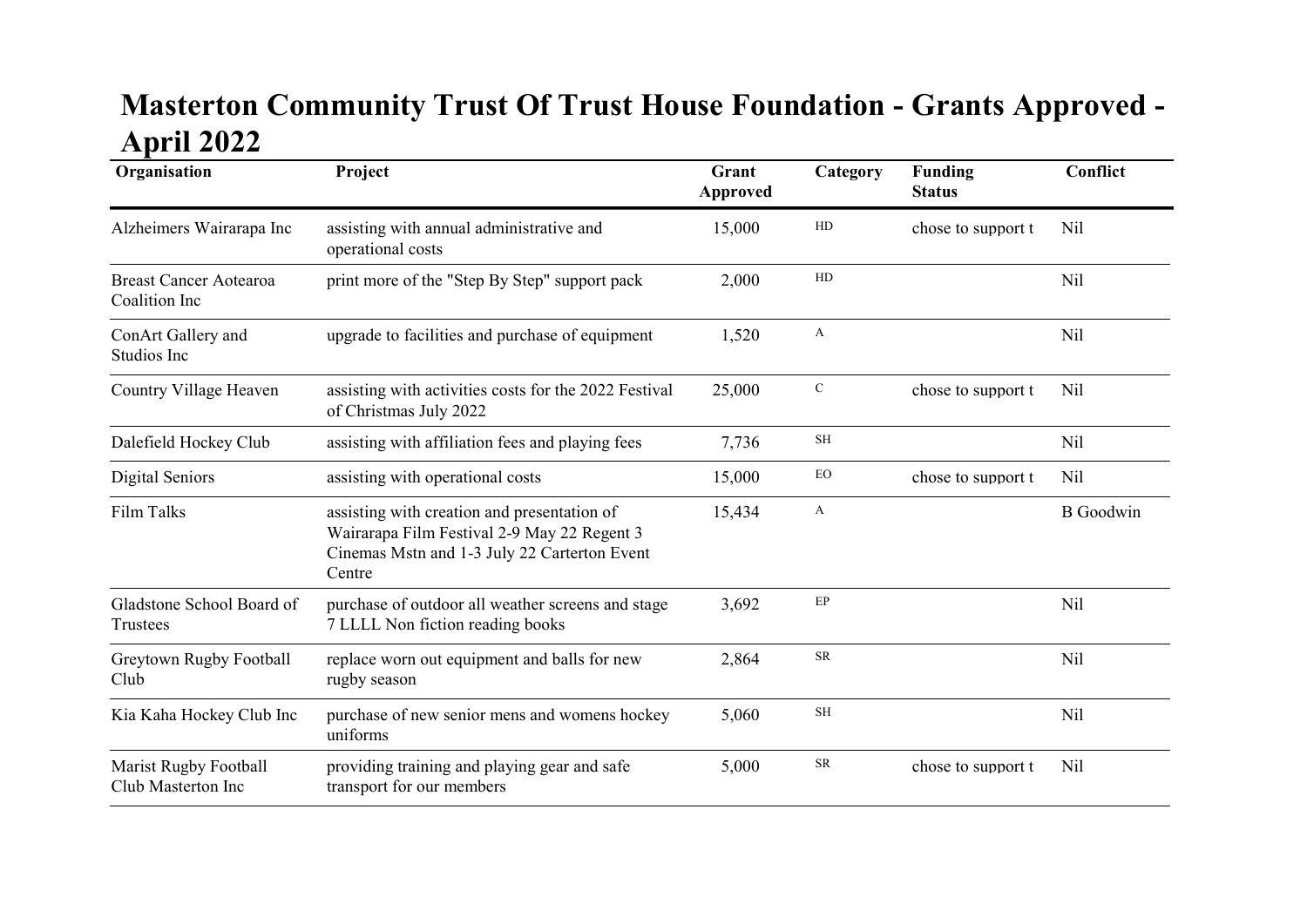| Organisation                                         | Project                                                                                                                | Grant<br><b>Approved</b> | Category     | <b>Funding</b><br><b>Status</b> | Conflict        |
|------------------------------------------------------|------------------------------------------------------------------------------------------------------------------------|--------------------------|--------------|---------------------------------|-----------------|
| Martinborough Colonial<br>Museum Trust               | upgrade storage and display to protect fragile<br>artefacts                                                            | 4,500                    | A            | chose to support t              | N <sub>il</sub> |
| Martinborough Music<br><b>Festival Trust</b>         | assisting with costs for 2022 Martinborough<br>Music Festival 23-25 Sept 2022                                          | 10,000                   | $\mathbf{A}$ |                                 | Nil             |
| Netball Wairarapa Inc                                | assisting with representative costs, apparel and<br>operational costs                                                  | 40,000                   | ${\rm SN}$   | chose to support t              | Nil             |
| New Zealand Equestrian<br>Federation Inc - Wairarapa | assisting with costs of Glistening Waters<br>Showjumping Championships 22-24 April 2022 at<br>Solway Showgrounds       | 10,000                   | SO           | chosen to support               | Nil             |
| Outward Bound Trust of<br>New Zealand                | providing scholarships for Masterton college<br>students to attend Wairarapa Schools Outward<br>Bound "Korowai" course | 10,000                   | SO           |                                 | Nil             |
| Red Star Hockey                                      | assisting with affiliation and umpire fees and turf<br>hire for practices                                              | 2,484                    | <b>SH</b>    |                                 | Nil             |
| Sir Edmund Hillary<br><b>Outdoor Pursuits Centre</b> | supporting 20 students from Makoura College to<br>attend an outdoor education programme at Hillary<br>Outdoors         | 7,000                    | SO           |                                 | Nil             |
| Te Hauora Runanga O<br>Wairarapa Inc                 | assistng with costs of Rongoa Maori medicine<br>project                                                                | 8,000                    | HE           | chosen to support               | Nil             |
| Wairarapa Bird Club Inc                              | assist with judges travel and accommodation costs<br>and hall hire                                                     | 1,500                    | ${\bf C}$    | chosen to support               | Nil             |
| Wairarapa Embroiders<br>Guild                        | assisting with travel and accommodation costs for<br>conference in Tauranga July 22                                    | 700                      | A            |                                 | Nil             |
| <b>Wellington Astronomcal</b><br>Society             | assisting with operational costs for new Cretney<br>Observatory at Star Field south Martinborough                      | 5,000                    | A            |                                 | Nil             |
| Westside Playcentre                                  | build and fit out of a "Baby Sleep Room"                                                                               | 8,500                    | EK           | chosen to support               | Nil             |